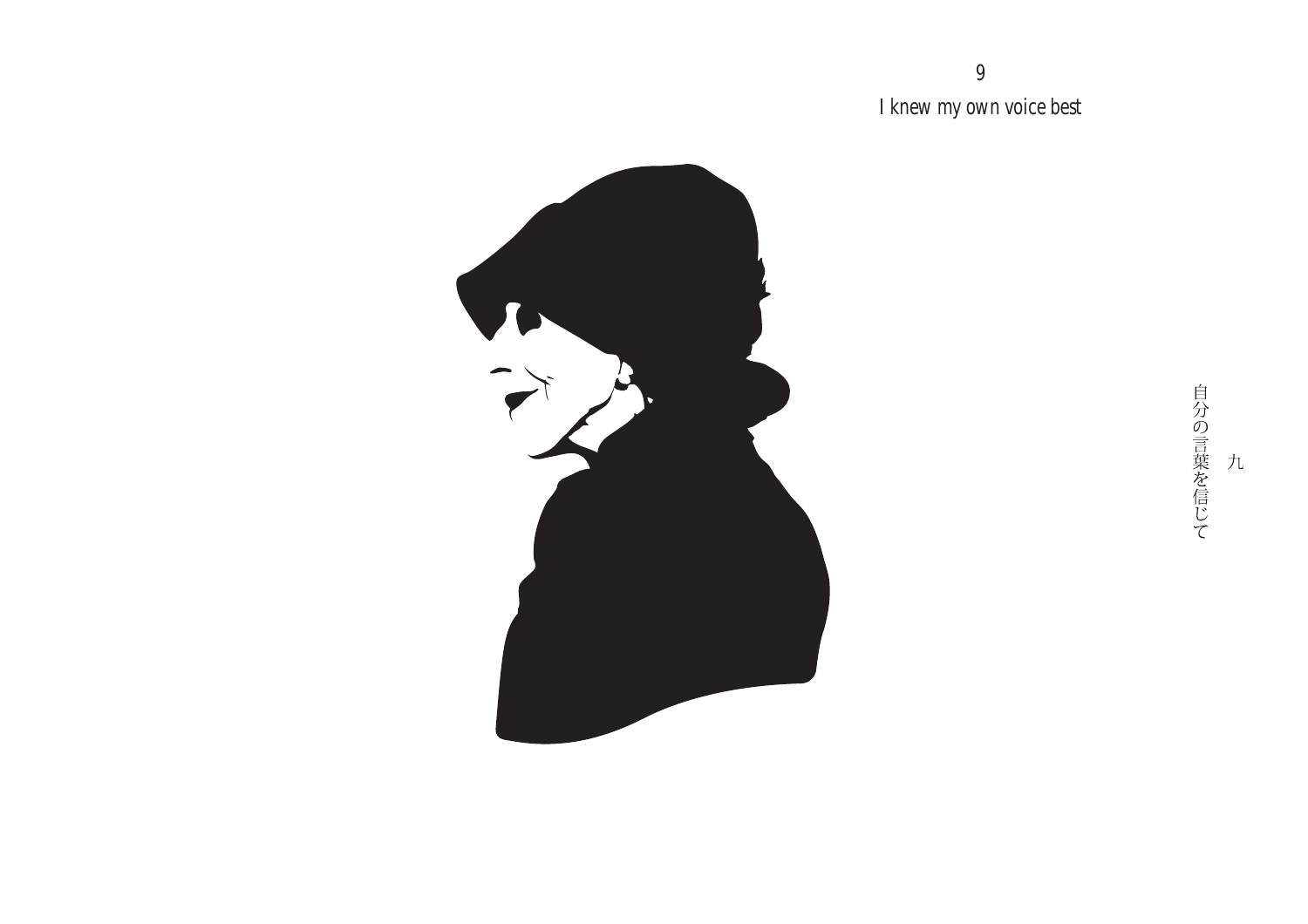Encouraged by her great American and, later, English success, Karen Blixen worked indefatigably despite illness and lack of time to retell *Seven GothicTales* in her native language. She felt the attempts of others to capture her tone through the normal translation process had failed. Finally, it was clear to her that she was the only one who could clothe the book in the right Danish garb.

This delayed publication in Denmark, but in the autumn of 1935, *Syv fantastiske Fortællinger* was in the bookstores, and new editions followed quickly after the first.A single influential critic did not share the enthusiasm of other official arbiters of taste, and the assessment of Karen Blixen as a writer was affected for a long time by Frederik Schyberg's merciless appraisal and Puritanical rejection of the book's contents and view of mankind.

書店に並んだ。 そのせいでデンマークでの出版は遅れたが、1935 着せることの出来る唯一の人間であると自覚した。 彼女の筆致を実現する試みがうまくいかないことを知り、 とな 公認の好尚鑑定家たちの賛辞には与しない者がいた。詩時の文芸界を牽引していた批評家でただ一人、その他の とに力を尽くした。 秋に『七つの幻想物語』(Syv fantastiske Fortcellinger)が いには自分こそが本に真っ当なデンマーク語の衣裳を  $\mathcal{Y}$ IJ ブリ -<br>七 力  $\frac{1}{2}$ クセン つのゴシック物語』を母国語に書き換えるこ でイギリスでの大成功に気を良くし そしてすぐ新しい版が初版に続いた。 は病と時間不足と戦いながらも倦むこ 彼女は、他人のありきたりな翻訳で  $\overline{\zeta}$ 力 当 年

観に対する批評家フレ

スレ ク

シュ

 $\frac{1}{\gamma}$ 

の容赦

なを評

 $\mathfrak{I}$ 

リタン的不寛容に特徴づけら

れてきた。

人としてのブリクセン観は、

長年彼女の本の内容と人間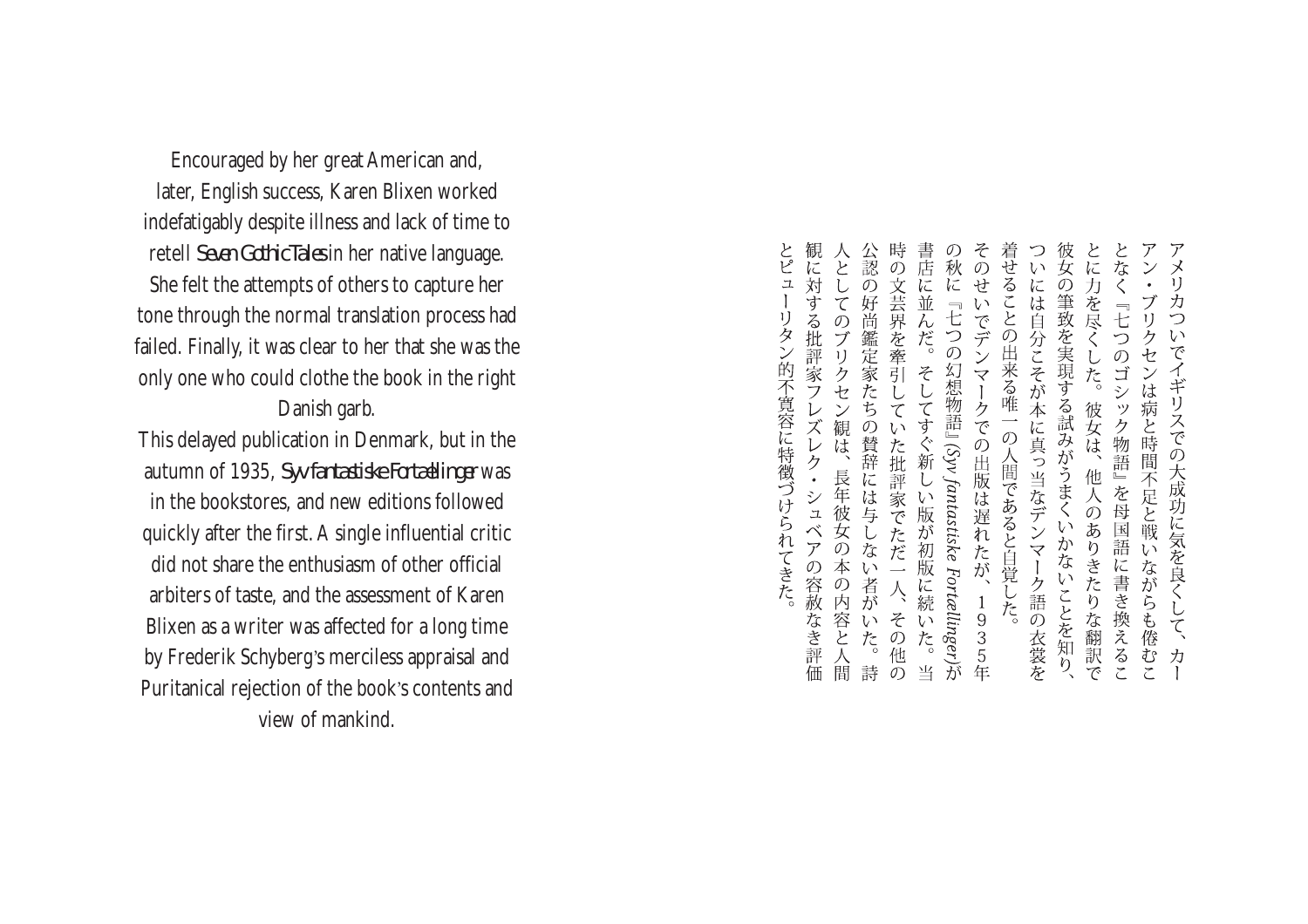

装で登場していた。<br>の中には、多数の仮装写真が含まれており、イサク・ディーネセンが自ら選んだペンネームに見合う扮コペンハーゲンの写真家―リーイ・ニスンは、1935年に一連のブリクセンの肖像写真を撮った。そ

第九章  $\overline{\mathscr{S}}$ 第一節

In 1935, the Copenhagen photographer Rie Nissen took a series of portraits of Karen Blixen, including several mask pictures in which Isak Dinesen appeared allied with her chosen pseudonym.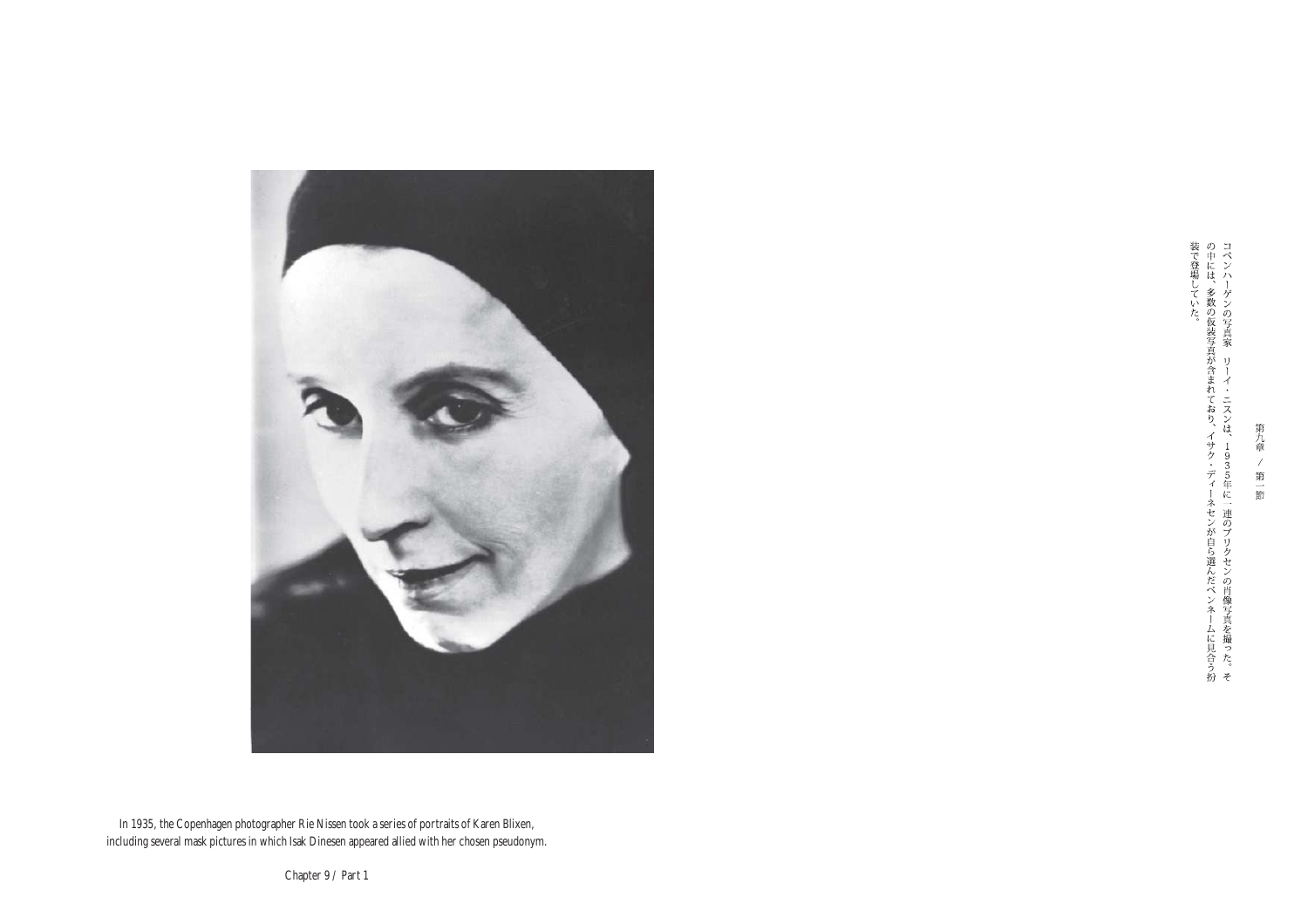ここに見えるのは、79歳の母親と一緒に居る50歳のブリクセン。評家のスヴェン・ボウベアウが冒頭スピーチを行なった。を祝おうということになった。祝賀会はコペンハーゲンのエンジ1935年12月3日、北欧詩人クラブに集うイサク・ディーネャ ーゲンのエンジニア会館で開催され、劇作家にして批ク・ディーネセンのデンマーク人仲間がデビュー作家 ブリクセンの片側が作家のオト・ロン

グで、彼女の最大の崇拝者。



On 3 December 1935, Isak Dinesen's Danish colleagues in the "Nordisk Digterklub" ["The Nordic Writers' Club"] wanted to celebrate the new author. The party took place at Ingeniørhuset [The Engineer's Building] in Copenhagen, where the dramatist and critic Svend Borberg gave the keynote speech. Here is the 50-year-old Karen Blixen together with her 79-year-old mother. On her other side is the author Otto Rung, who was one of her greatest admirers.

Chapter 9 / Part 2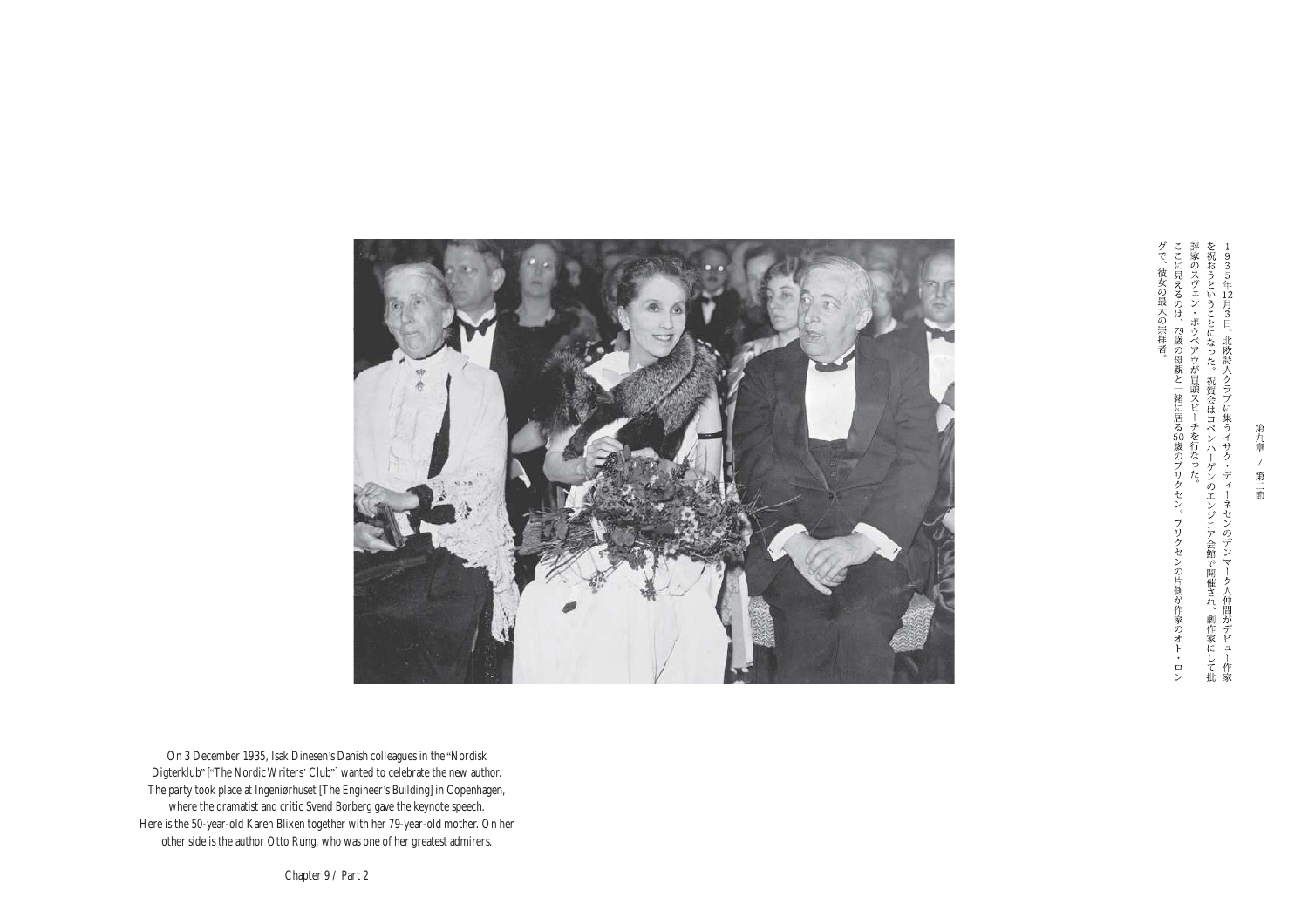

手になる表紙。<br>これは『七つの幻想物語』のデンマー ク語初版に付されたイラスト モーウンス・スィーラの

第九章

 $\overline{\mathscr{S}}$ 第三節

Illustrator Mogens Zieler's cover for the first Danish edition of *Syv fantastiske Fortællinger*.